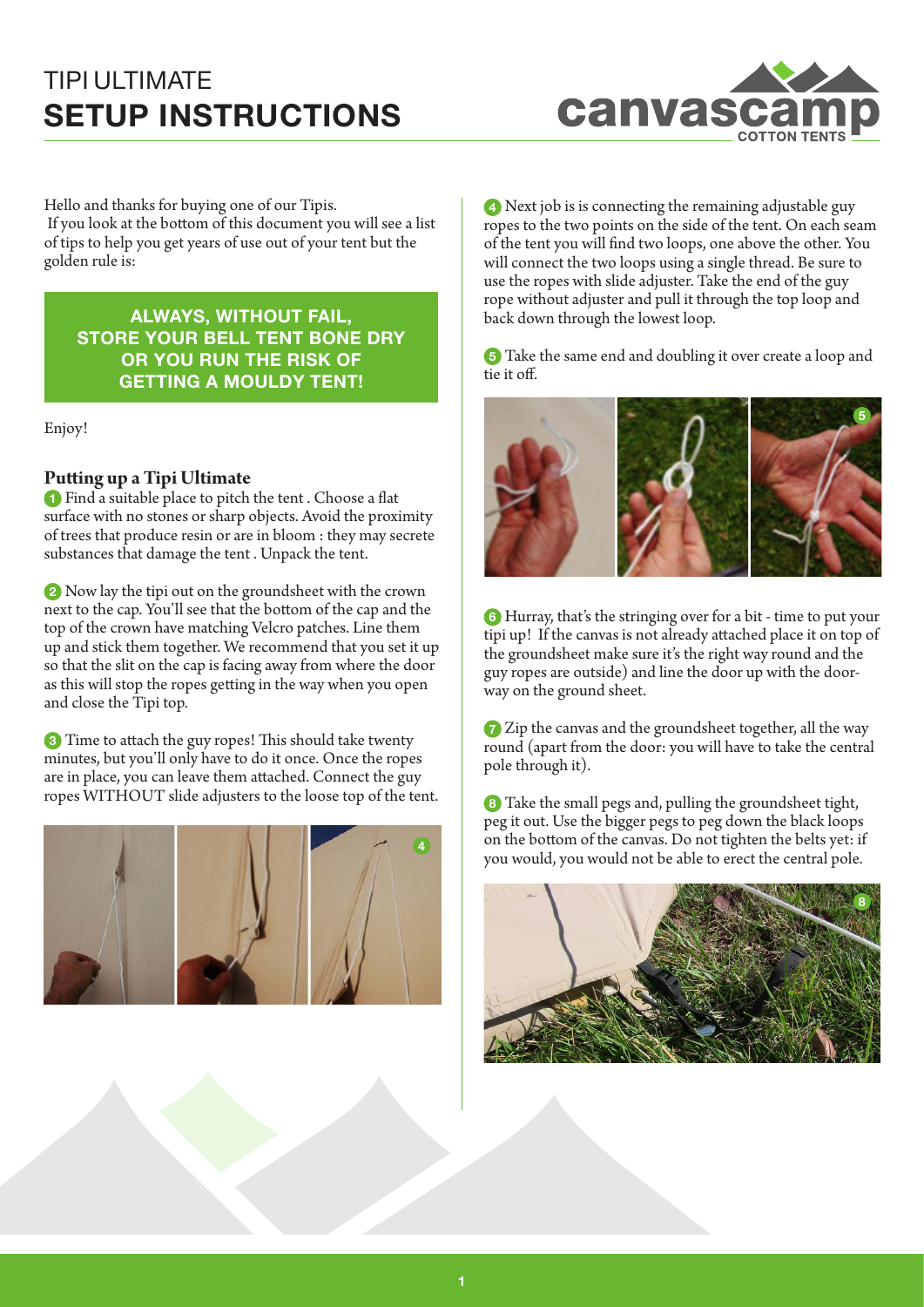

**9** Take the main straight pole through the door, find the center of the cone and push the pole and tent up until the main pole is vertical.

**10** Come out and zip up the door. Go round the tent pulling the adjustable straps round the pegs tight.

**11** Now it's time for the last of the stringing (again this is a one off as you leave them connected). Take the bottom of the ropes coming from the cap and starting on the side opposite the slit follow the seams down and thread the end through the two eyelets at the bottom and tie off. As you go round you will see there are more ropes than seams, this is correct as you are looking to create an overlap at the slit.



**12** Once you get to the slit leave the last two ropes loose. Using them you can now open and close the flap for ventilation and tie the rope off at the nearest vertical black strap with eyelets.



**13** Now all you have to do is peg in the stabilising guyropes using the last of the larger pegs and use the adjuster to put some tension on them. Don't put so much on that you distort the shape of the tipi and follow the line of the seam when positioning the peg. Put the peg through the loop and it's important to thread the peg through the lower bit of the adjuster otherwise it doesn't work.



**TIP** We've found that the Tipi stands up fine without guyropes pegged out in all but the worst weather. We advise you use them but if in a hurry or at a festival you might consider not using them as they create a spiders web of ropes for pissed revellers to get caught up in during the night….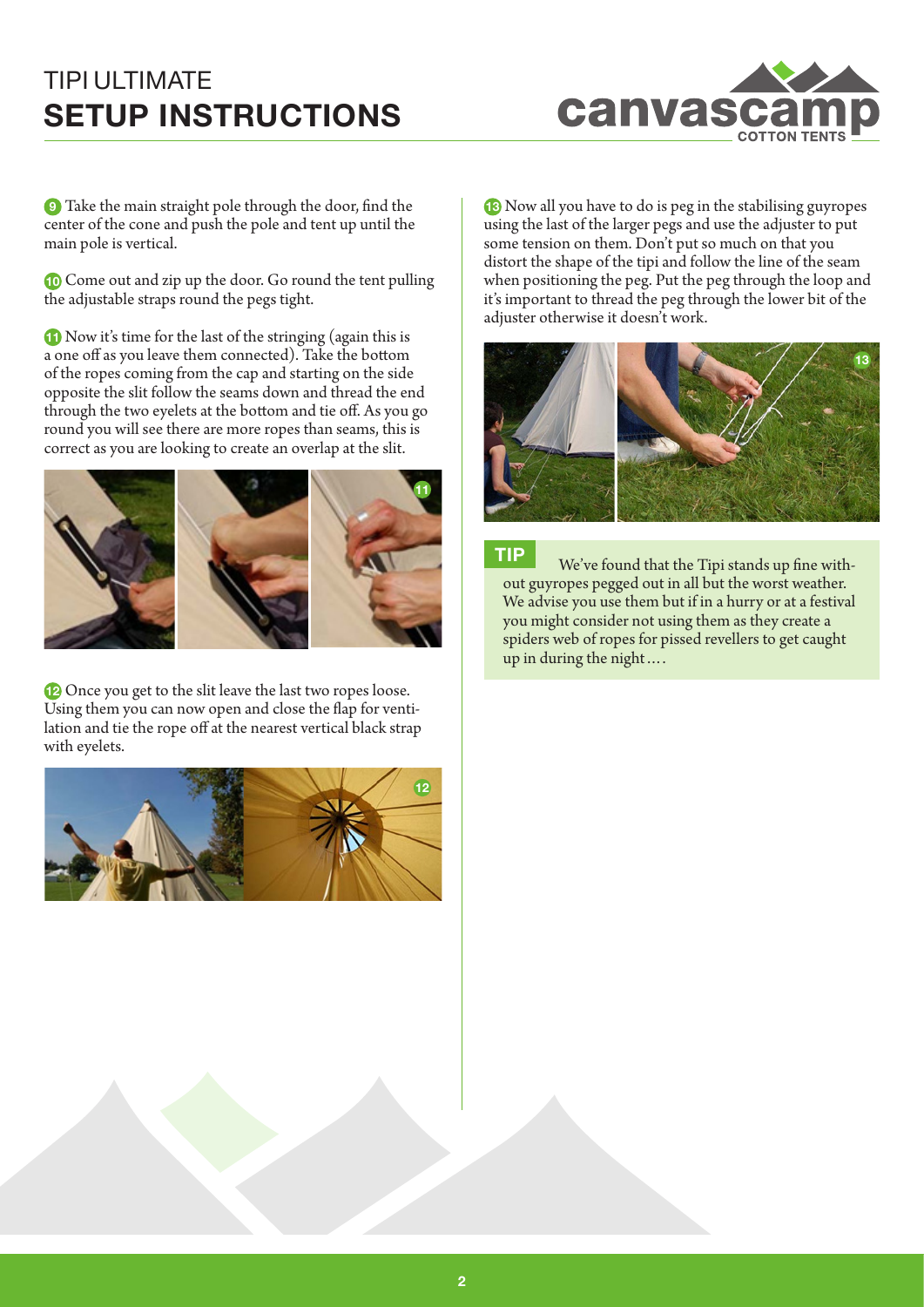

### **Taking down your Tipi and getting it back in the bag**

You might think this is telling you how to suck eggs but if you follow this routine your tent will stay clean, dry and last you for years. It is VITAL that your tent is stored bone dry. If you have to take it down wet get it straight out when you get home and hang it over something to start drying it out. If you wait a day or so you run the risk of mould. Once you get that you're stuck with it as it grows in the material not just on it. Hang it on a washing line, in the garage or over furniture, anywhere where it can start to dry.

### **This is how to get your tent back in the bag without hassle**

**1** Take all the poles and pegs out of the tent whilst keeping the canvas off the grass - this helps keep your tent clean and grass stain free.

Without standing on the canvas, fold half of the tent over so you have a half moon with the groundsheet facing up.

**2** Let that half of the groundsheet dry out and you might want to wipe off any mud or worm casks. If it's not a dry day you'll need to dry the tent out when you get home. The idea is that you always have canvas touching canvas and groundsheet touching groundsheet so even if the tent is wet you avoid stains. Once the condensation has dried off you need to flip the half moon over so the other half of the groundsheet can also dry out.

(We find it's a good idea to move the tent off its original spot to avoid putting the condensation back onto the first half)

**3** Once the whole tent is dry you now need to fold the half moon over on itself again and again so you end up with a strip the width of the tent bag. The best way to do this is to put the bag at the top of the tent and use it as a template to get the right width.

**4** Now fold the strip in half and place the pole bag and peg bag at one end. Roll the whole thing into a tight bundle using the ties to secure the tent as a roll. Last but not least, lift one end and slip the bag over the tent.

Enjoy your Tipi, and remember: please only store it bone dry. Many thanks, and feel free to call us if you get stuck.